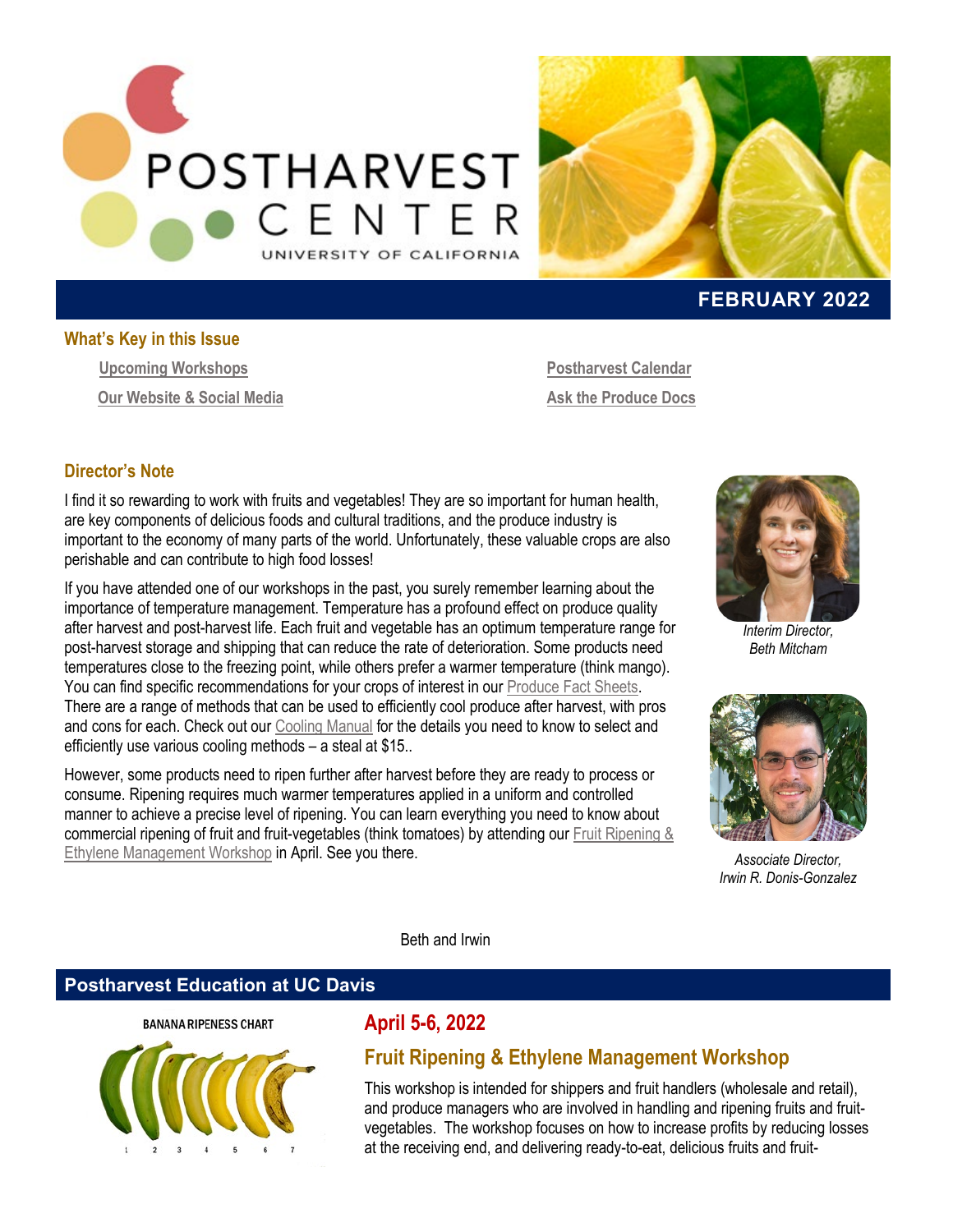vegetables to the consumer. For more information, please visit ou[r website.](https://postharvest.ucdavis.edu/Workshops/Fruit_Ripening_-_Ethylene_Management_342/) We do offer discounts for students, residents of developing countries and students in developing countries. Please contact Pam Devine for a coupon code at [pwdevine@ucdavis.edu](mailto:pwdevine@ucdavis.edu) if you believe you qualify for a discount. **This hybrid workshop will be offered in person on the UC Davis campus and virtually.**

**[ENROLL HERE](https://registration.ucdavis.edu/Item/Details/776)**



## **M[ay](https://registration.ucdavis.edu/Item/Details/750) 23-25, 2022**

## **Emerging Technologies to Address Grand Challenges in the Produce Industry**

The UC Postharvest Technology Center, and The Department of Biological & Agricultural Engineering, in collaboration with the World Food Center at UC Davis, are hosting a workshop as part of the UC Davis World Food Center's Aligning the Food System Workshop Series that will bring together academics, extension experts, and industry representatives to discuss and propose solutions to challenges (labor shortages, sustainability needs, consumer demands) facing the produce industry. The purpose is to identify critical needs to address these challenges, and lay out future directions in produce-handling technology.

The event will focus primarily on emerging technological solutions, and research and development activities that have the potential to revolutionize the way fresh produce is harvested, handled, stored, transported and distributed from farm to table. The aim is to create a produce supply chain that is prepared to ensure the integrity, safety and nutritional quality consumers desire in the modern age.

The workshop will be divided into several modules following a hybrid model, including keynote speeches, interactive activities and demonstrations. Selected research academics and industry representatives will highlight cutting-edge information on current produce trends, key challenges, and potential technological solutions. In addition, a round table discussion for each module will be moderated by an extension expert that will enable a dialogue with the selected experts, with the goal of conceptualizing technological solutions to identified challenges. For more information please visit our [website.](https://postharvest.ucdavis.edu/Workshops/Emerging_technologies_addressing_grand_challenges_in_the_produce_industry/) **This hybrid workshop will be offered in person on the UC Davis campus as well as virtually, and at a discounted registration fee thanks to support from the UC Davis World Food Center!**

**[ENROLL HERE](https://registration.ucdavis.edu/Item/Details/750)**



## **June 13-17, 2022**

# **Postharvest Technology of Horticultural Crops Short Course**

The Postharvest Technology of Horticultural Crops Short Course is an intensive study of the biology and current technologies used for handling fruits, nuts, vegetables and ornamentals in California. Learn about the latest technologies used for handling fruits and vegetables after harvest, and the underlying biology principals.

The course is designed for produce handlers, quality control personnel, service companies, research and extension workers, and other professionals interested in current advances in produce handling, storage, transportation, safety and marketing. For more information, please visit ou[r website.](https://postharvest.ucdavis.edu/Workshops/Postharvest_Technology_of_Horticultural_Crops_Short_Course/) We do offer discounts for students, residents of developing countries and students in developing countries. Please contact Pam Devine for a coupon code at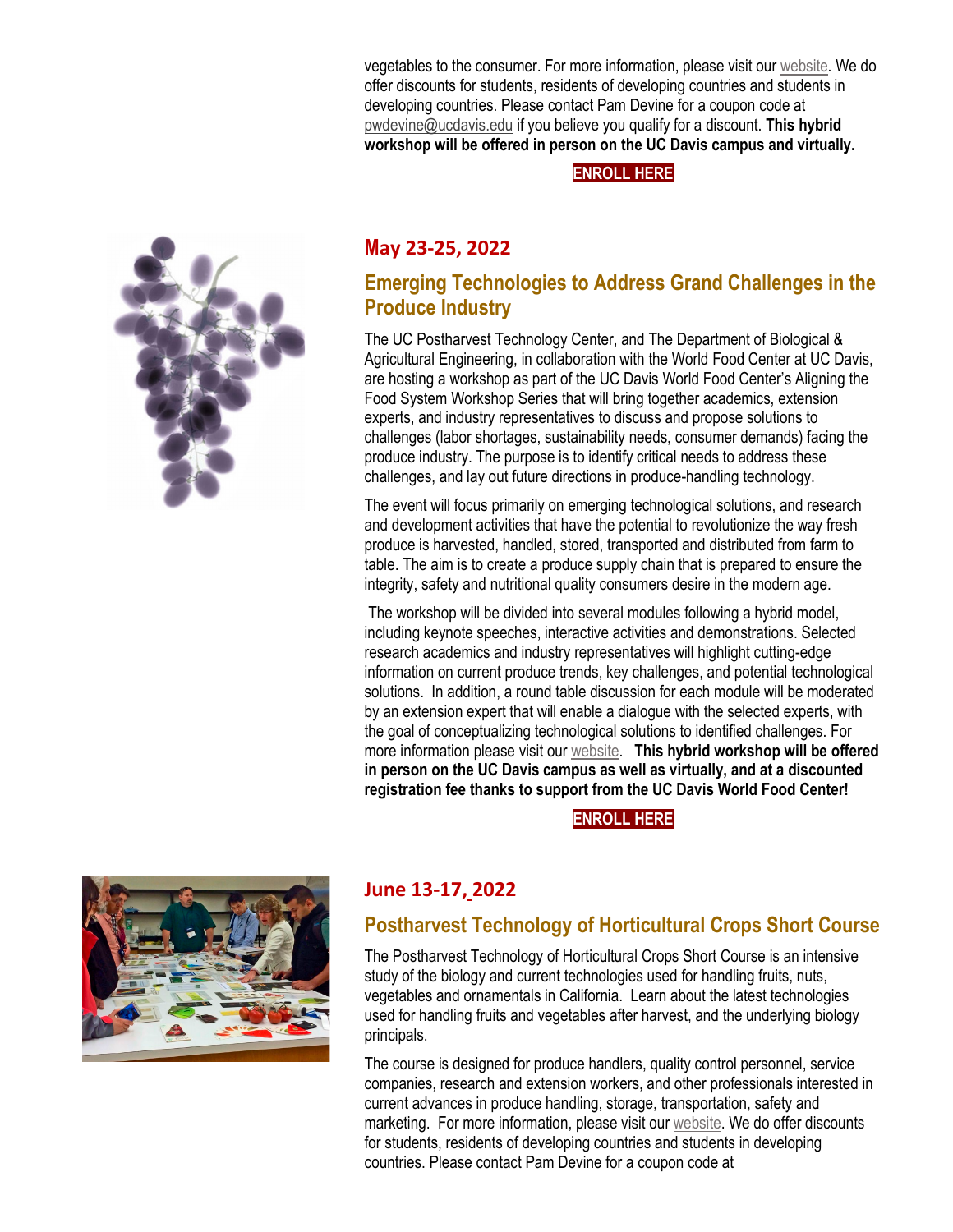**[ENROLL HERE](https://registration.ucdavis.edu/Item/Details/800)**

Linked in.

### **Our Website [& Social Media](#page-0-1)**

#### **New Publications on our Website**

James F. Thompson, Michael S. Reid, Lucia Felix, Irwin Donis-Gonzalez, Bertha Mjawa, and Jane Ambuko 2017. DryCard™—A [low-cost dryness indicator for dried products](https://ucanr.edu/sites/Postharvest_Technology_Center_/files/363306.pdf)**.** *AIMS Agriculture and Food,* 2(4): 339-344 DOI: 10.3934/agrfood.2017.4.339

Mycotoxin contamination of dried foods is a significant health hazard in humid areas of the world and disrupts trade in many parts of the world. Fungal development can be halted if the water activity of dried products is kept below 0.65. This preliminary study evaluated the color response and response time of a low-cost humidity indicator that estimates water activity. Developed with support from the USAID-funded Horticulture Innovation Lab, the DryCard™ includes a strip of humidity indicator paper with a simple scale to interpret results. It has a consistent color response to relative humidity and its response time is fast enough to be used in practical situations for estimating water activity. The card can be reused many times. It is a crucial and inexpensive tool to assist producers and processors in ensuring their crops have been adequately dried and dry-stored. More information about the DryCard can be found on the Horticulture Innovation Lab [website,](https://horticulture.ucdavis.edu/drycard) including where to purchase cards.

[Lisa Kitinoja,](https://sciprofiles.com/profile/112842) an[d Diane M. Barrett](https://sciprofiles.com/profile/130633) 2015. [Extension of small-scale postharvest horticulture technologies -](https://ucanr.edu/sites/Postharvest_Technology_Center_/files/363307.pdf) A model training and [services center.](https://ucanr.edu/sites/Postharvest_Technology_Center_/files/363307.pdf) *Agriculture* 2015, *5*(3), 441-455

This older report describes a Postharvest Training and Services Center (PTSC) model of providing a mechanism to improve produce handling after harvest in emerging economies around the world. The report shares details about the program's success and sustainable introduction of improved postharvest practices. Development professionals working with horticultural crops should consider incorporating PTSCs their development projects.

#### **Follow Us:**



### <span id="page-2-0"></span>**Postharvest Calendar**

- March 3-5, 2022. **[Southern Exposure](https://seproducecouncil.com/events-networking/southern-exposure/)**, Southeast Produce Council, Orlando, FL
- March 17, 2022. **[Trade in transition: Enhancing Trade Frameworks](https://events.economist.com/events-conferences/trade-in-transition-enhancing-trade-frameworks/?utm_medium=Eloqua&utm_source=email)**, Dubai, UAE. Offered Online and in-person.
- April 5-6, 2022. **[Fruit Ripening & Ethylene Management Workshop,](http://postharvest.ucdavis.edu/Workshops/Fruit_Ripening_-_Ethylene_Management_342/)** UC Postharvest Technology Center, Davis, CA. Offered in person and remotely.
- April 21-23, 2022 **[Viva Fresh Expo](https://vivafreshexpo.com/)**, Texas International Produce Association, Grapevine, TX
- May 23-25,2022. **Aligning the Food System - [Emerging technologies to address grand challenges in the produce](http://postharvest.ucdavis.edu/Workshops/Emerging_technologies_addressing_grand_challenges_in_the_produce_industry/)  [industry](http://postharvest.ucdavis.edu/Workshops/Emerging_technologies_addressing_grand_challenges_in_the_produce_industry/)**. UC Postharvest Technology Center. Davis, CA. Offered in person and remotely.
- May 29- June 2, 2022. **[ISHS International Symposium on Postharvest Pathology](http://web.cut.ac.cy/postharvestpathology2021/)**, Cyprus University of Technology, **Cyprus**
- June 13-17, 2022. **[Postharvest Technology of Horticultural Crops Short Course](http://postharvest.ucdavis.edu/Workshops/Postharvest_Technology_of_Horticultural_Crops_Short_Course/)**. UC Postharvest Technology Center, Davis, CA
- August 14-20, 2022. **[International Horticulture](https://www.ihc2022.org/) Congress**. Angers, France
- September 20-22, 2022. **[Fresh-cut Workshop: Maintaining Quality & Safety,](https://postharvest.ucdavis.edu/Workshops/Fresh-cut_Products_Workshop__Maintaining_Quality_-_Safety/)** UC Postharvest Technology Center, Davis, CA
- October 25-27, 2022. **[Fresh Summit](https://10times.com/produce-marketing-association-fresh-summit)**, Produce Marketing Association, Orlando, FL
- November 11-15, 2024. **[Postharvest 2024](https://www.scienceevents.co.nz/postharvest2024)**, ISHS International Postharvest Symposium, Rotorua, New Zealand

### **Ask the Produce Docs**